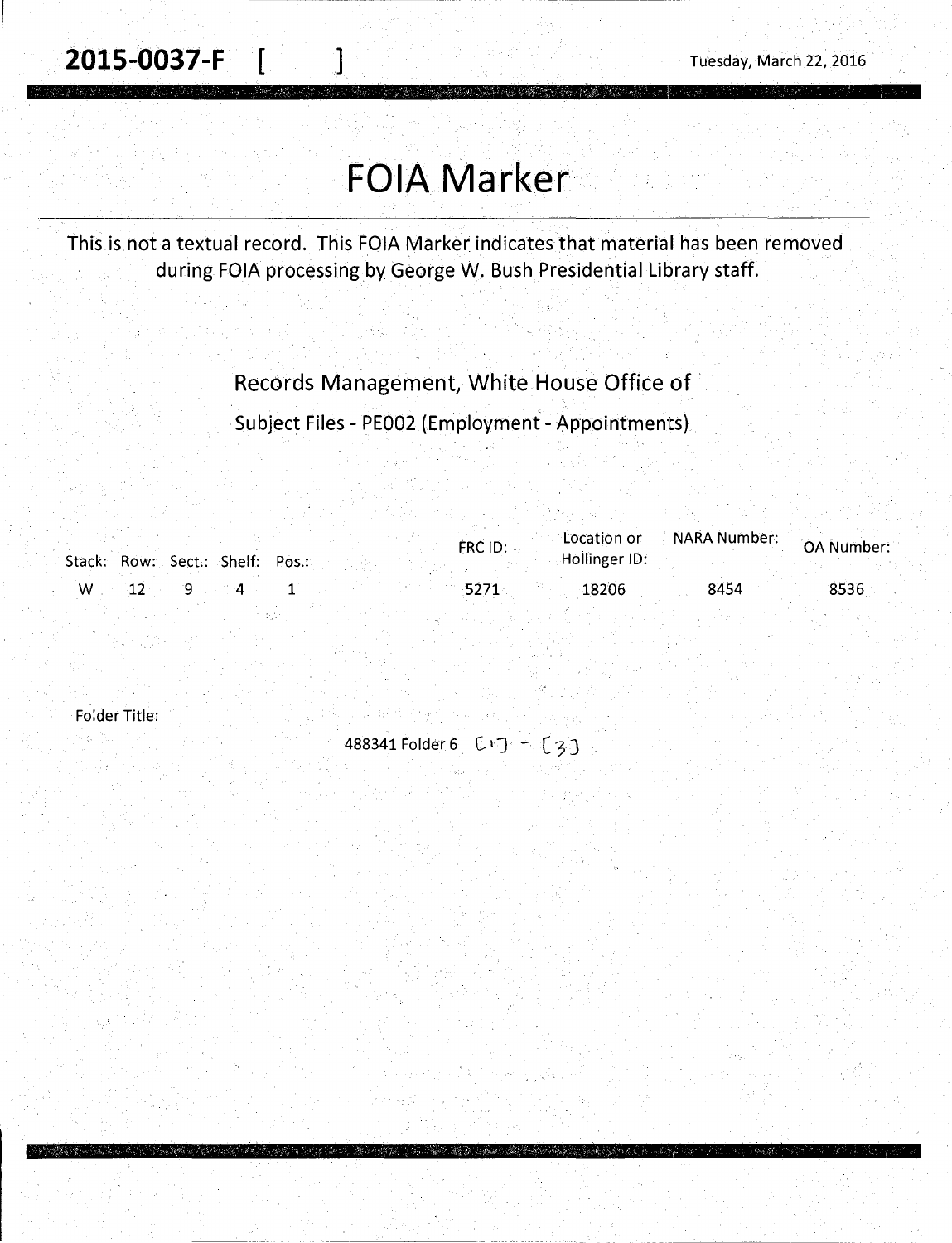## **Withdrawn/Redacted Material**  The George W. Bush Library

| <b>DOCUMENT</b><br>NO. | FORM   | <b>SUBJECT/TITLE</b>                           | <b>PAGES</b>   | <b>DATE</b> | <b>RESTRICTION(S)</b>           |
|------------------------|--------|------------------------------------------------|----------------|-------------|---------------------------------|
| 001                    | Form - | [Candidate Worksheet - MRL - with attachments] | Ć.             |             | $06/21/2001$ P2; P5; P6/b6;     |
| 002                    | Form   | [Candidate Worksheet - JMJ - with attachments] | 4              | 06/21/2001  | P2; P5; P6/b6;                  |
| $003^{\circ}$          | Form   | [Candidate Worksheet - LSJ - with attachments] | 6              |             | $06/21/2001$ P2; P5; P6/b6;     |
| 004                    | Form   | [Candidate Worksheet - JMF - with attachments] |                |             | $4 \t06/21/2001$ P2; P5; P6/b6; |
| .005                   | Form   | [Candidate Worksheet - SCD - with attachments] | 4              | 06/18/2001  | P2; P5; P6/b6;                  |
| 006                    | Form   | [Candidate Worksheet - SWC - with attachments] | 6              | 06/20/2001  | P2; P5; P6/b6;                  |
| 007                    | Form - | [Candidate Worksheet - MB - with attachments]  | 4 <sub>1</sub> | 06/20/2001  | $- P2; P5; P6/b6;$              |
| 008                    | Form   | [Candidate Worksheet - MRS - with attachments] | 7              |             | $06/21/2001$ P2; P5; P6/b6;     |

#### COLLECTION TITLE:

Records Management, White House Office of SERIES: Subject Files - PE002 (Employment - Appointments). FOLDER TITLE: 488341 Folder 6 [1 l FRC ID: 5271

RESTRICTION CODES

Presidential Records Act- [44 U.S.C. 2204(a)]

- P1 National Security Classified Information [(a)(1) of the PRA]
- P2 Relating to the appointment to Federal office  $[(a)(2)$  of the PRA]
- P3 Release would violate a Federal statute [(a)(3) of the PRA]
- P4 Release would disclose trade secrets or confidential commercial or financial information [(a)(4).of the PRA]
- P5 Release would disclose confidential advise between the President
- and his advisors, or between such advisors [a)(S) of the PRA]
- P6 Release would constitute a clearly unwarranted invasion of personal privacy  $[(a)(6)$  of the PRA]
- PRM: Personal record misfile defined in accordance with 44 U.S.C. . 2201(3).

Deed of Gift Restrictions

- A. Closed by Executive Order 13526 governing access to national security information.
- B. Closed by statute or by the agency which originated the document. C. Closed in accordance with restrictions contained in donor's deed of gift.
- Freedom of Information Act- [5 U.S.C. 552(b)]
	- b(l) National security classified information [(b)(l) of the FOIA]
	- b(2) Release would disclose internal personnel rules and practices of an agency  $[(b)(2)$  of the FOIA]
	- b(3) Release would violate a Federal statute [(b)(3) of the FOIA]
	- b(4) Release would disclose trade secrets or confidential or financial information  $[(b)(4)$  of the FOIA]
	- b(6) Release would constitute a clearly unwarranted invasion of personal privacy ((b)(6) of the FOIA]
	- b(7) Release would disclose information compiled for law enforcement purposes [(b)(7) of the FOIA]
	- b(8) Release would disclose information concerning the regulation of financial institutions  $[(b)(8)$  of the FOIA]
	- b(9) Release would disclose geological or geophysical information concerning wells  $[(b)(9)$  of the FOIA]

Records Not Subject to FOIA

Court Sealed - The document is withheld under a court seal and is not subject to the Freedom of Information Act.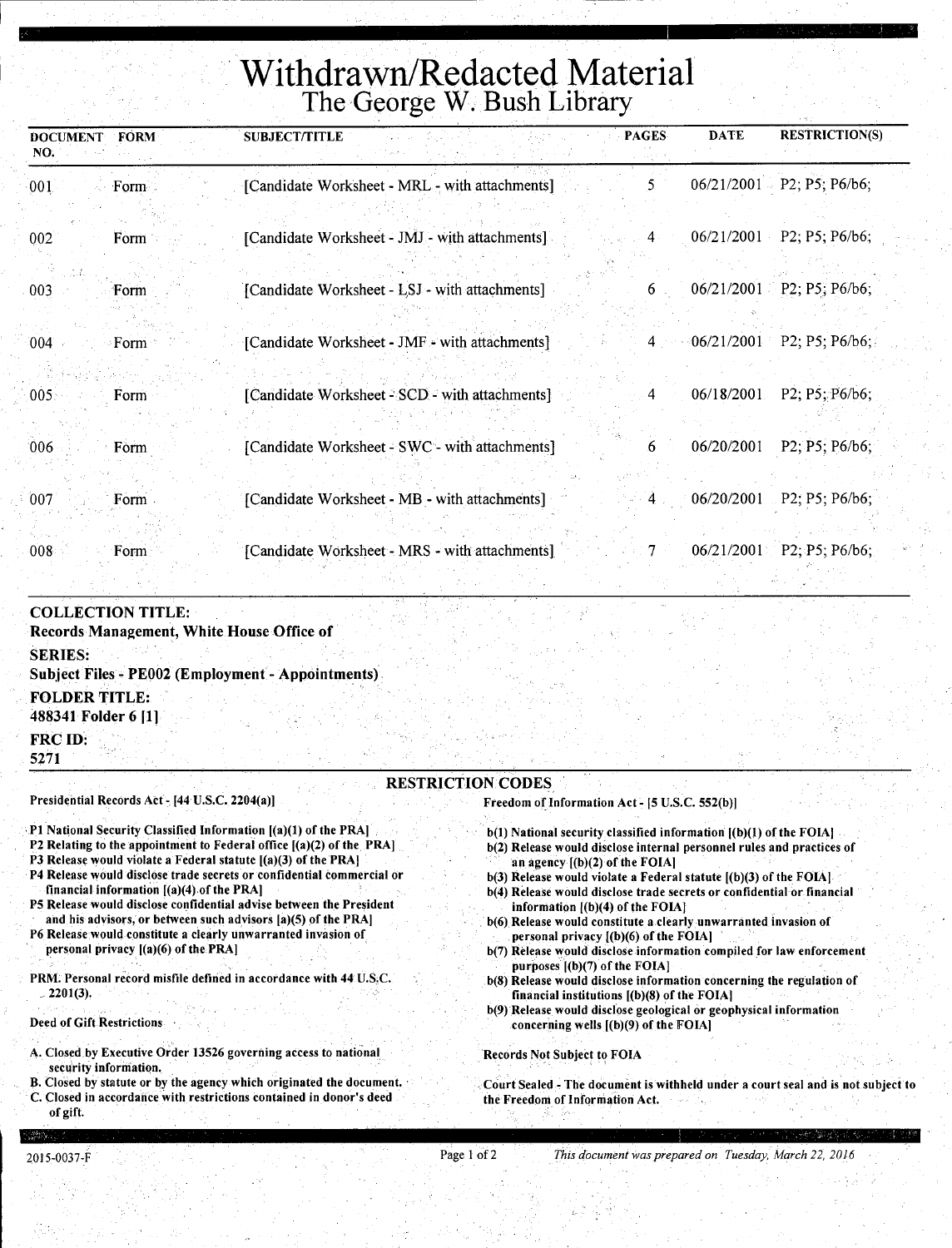## **Withdrawn/Redacted Material**  The George W. Bush Library

| <b>DOCUMENT FORM</b><br>NO.                                 | <b>SUBJECT/TITLE</b>                           | <b>PAGES</b> | <b>DATE</b> | <b>RESTRICTION(S)</b> |
|-------------------------------------------------------------|------------------------------------------------|--------------|-------------|-----------------------|
| 009<br>Form                                                 | [Candidate Worksheet - EM - with attachments]  | 16           | 06/22/2001  | P2, P5; P6/b6;        |
|                                                             |                                                |              |             |                       |
|                                                             |                                                |              |             |                       |
|                                                             |                                                |              |             |                       |
|                                                             |                                                |              |             |                       |
|                                                             |                                                |              |             |                       |
|                                                             |                                                |              |             |                       |
|                                                             |                                                |              |             |                       |
|                                                             |                                                |              |             |                       |
|                                                             |                                                |              |             |                       |
|                                                             |                                                |              |             |                       |
|                                                             |                                                |              |             |                       |
|                                                             |                                                |              |             |                       |
|                                                             |                                                |              |             |                       |
|                                                             |                                                |              |             |                       |
| <b>COLLECTION TITLE:</b>                                    |                                                |              |             |                       |
| Records Management, White House Office of<br><b>SERIES:</b> |                                                |              |             |                       |
| <b>Subject Files - PE002 (Employment - Appointments)</b>    |                                                |              |             |                       |
| <b>FOLDER TITLE:</b><br>488341 Folder 6 [1]                 |                                                |              |             |                       |
| FRC ID:<br>5271                                             |                                                |              |             |                       |
|                                                             | <b>RESTRICTION CODES</b>                       |              |             |                       |
| Presidential Records Act - [44 U.S.C. 2204(a)]              | Freedom of Information Act - [5 U.S.C. 552(b)] |              |             |                       |

- Pl National Security Classified Information [(a)(l) of the PRA]
- P2 Relating to the appointment to Federal office  $[(a)(2)$  of the PRA]
- P3 Release would violate a Federal statute [(a)(3) of the PRA]
- P4 Release would disclose trade secrets or confidential commercial or financial information  $[(a)(4)$  of the PRA]
- P5 Release would disclose confidential advise between the President and his advisors, or between such advisors [a)(S) of the PRA)
- P6 Release would constitute a clearly unwarranted invasion of personal privacy [(a)(6) of the PRA]
- PRM. Personal record misfile defined in accordance with 44 U.S.C. 2201(3).
- Deed of Gift Restrictions
- A. Closed by Executive Order 13526 governing access to national security information.
- B. Closed by statute or by the agency which originated the document.
- C. Closed in accordance with restrictions contained in donor's deed of gift:
- b(1) National security classified information  $[(b)(1)$  of the FOIA] b(2) Release would disclose internal personnel rules and practices of
- an agency [(b)(2) of the FOIA] . b(3) Release would violate a Federal statute [(b)(3) of the FOIA]
- b(4) Release would disclose trade secrets or confidential or financial information  $[(b)(4)$  of the FOIA]
- b(6) Release. would constitute a clearly unwarranted invasion of personal privacy [(b)(6) of the FOIA]
- b(7) Release would disclose information compiled for law enforcement purposes [(b)(7) of the FOIA)
- b(8) Release would disclose information concerning the regulation of · financial institutions [(b)(S) of the FOIA]
- b(9) Release would disclose geological or geophysical information concerning wells [(b)(9) of the FOIA)

#### Records Not Subject to FOIA

Court Sealed - The document is withheld under a court seal and is not subject to the Freedom of Information Act.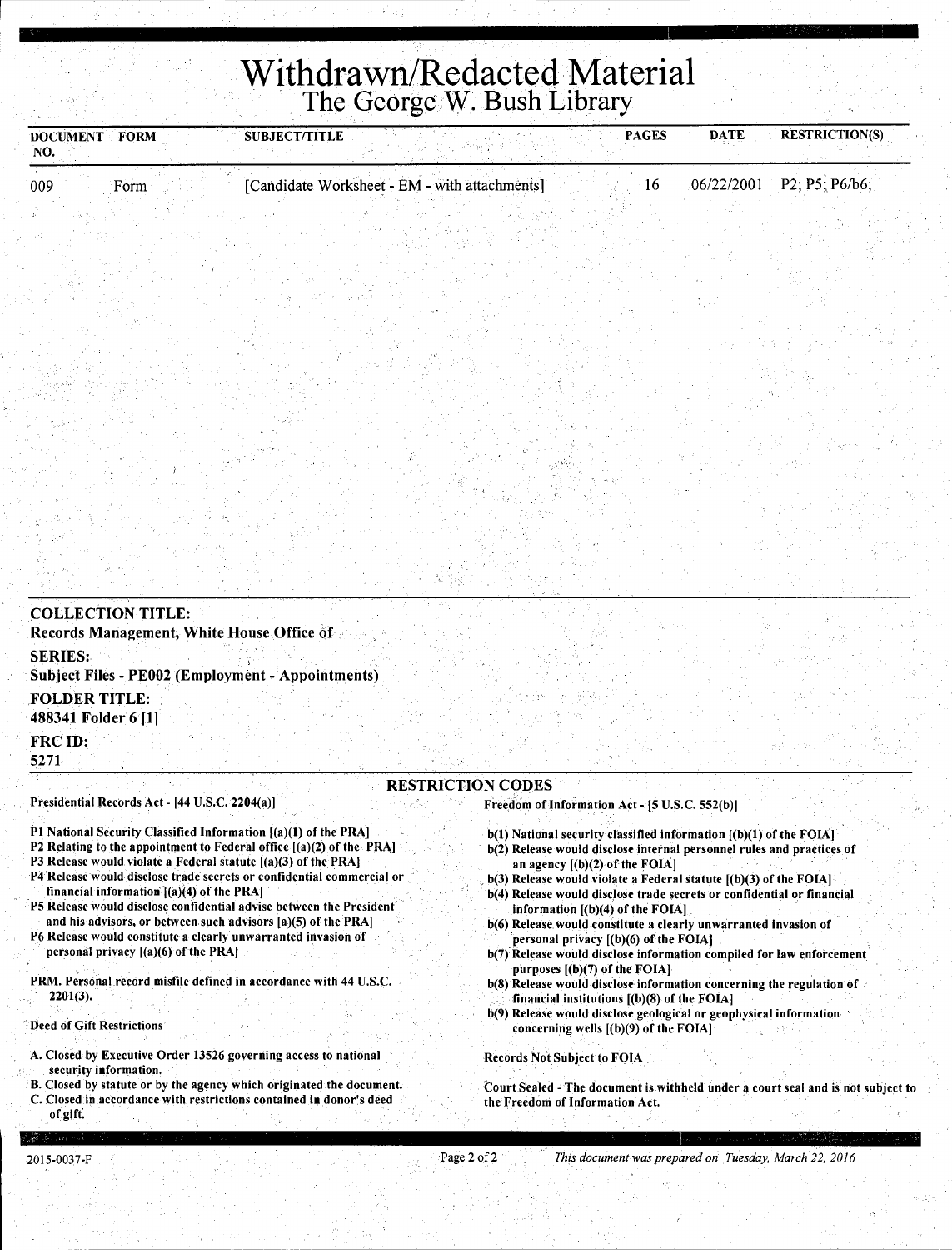| <b>SUBJECT/TITLE</b><br><b>FORM</b> |                                                | <b>PAGES</b> | <b>DATE</b><br><b>RESTRICTION(S)</b> |  |
|-------------------------------------|------------------------------------------------|--------------|--------------------------------------|--|
|                                     |                                                |              |                                      |  |
| Form                                | [Candidate Worksheet - MRL - with attachments] |              | $06/21/2001$ P2; P5; P6/b6;          |  |

#### **This marker identifies the original location of the withdrawn item listed above.**  For a complete list of items withdrawn from this folder, see the **Withdrawal/Redaction Sheet at the front of the folder.**

,.'·:·

| <b>COLLECTION:</b>                                                                                                                                                                                                                                                                                                                                                                                                                                                                                                                                                                                                                                                                                      |                                                                                                                                                                                                                                                                                                                                                                                                                                                                                                                                                                                                                                                                                                                                                                                                                                             |
|---------------------------------------------------------------------------------------------------------------------------------------------------------------------------------------------------------------------------------------------------------------------------------------------------------------------------------------------------------------------------------------------------------------------------------------------------------------------------------------------------------------------------------------------------------------------------------------------------------------------------------------------------------------------------------------------------------|---------------------------------------------------------------------------------------------------------------------------------------------------------------------------------------------------------------------------------------------------------------------------------------------------------------------------------------------------------------------------------------------------------------------------------------------------------------------------------------------------------------------------------------------------------------------------------------------------------------------------------------------------------------------------------------------------------------------------------------------------------------------------------------------------------------------------------------------|
| Records Management, White House Office of                                                                                                                                                                                                                                                                                                                                                                                                                                                                                                                                                                                                                                                               |                                                                                                                                                                                                                                                                                                                                                                                                                                                                                                                                                                                                                                                                                                                                                                                                                                             |
| <b>SERIES:</b>                                                                                                                                                                                                                                                                                                                                                                                                                                                                                                                                                                                                                                                                                          |                                                                                                                                                                                                                                                                                                                                                                                                                                                                                                                                                                                                                                                                                                                                                                                                                                             |
| <b>Subject Files - PE002 (Employment - Appointments)</b>                                                                                                                                                                                                                                                                                                                                                                                                                                                                                                                                                                                                                                                |                                                                                                                                                                                                                                                                                                                                                                                                                                                                                                                                                                                                                                                                                                                                                                                                                                             |
| <b>FOLDER TITLE:</b>                                                                                                                                                                                                                                                                                                                                                                                                                                                                                                                                                                                                                                                                                    |                                                                                                                                                                                                                                                                                                                                                                                                                                                                                                                                                                                                                                                                                                                                                                                                                                             |
| 488341 Folder 6 [1]                                                                                                                                                                                                                                                                                                                                                                                                                                                                                                                                                                                                                                                                                     |                                                                                                                                                                                                                                                                                                                                                                                                                                                                                                                                                                                                                                                                                                                                                                                                                                             |
| FRC ID:                                                                                                                                                                                                                                                                                                                                                                                                                                                                                                                                                                                                                                                                                                 | FOIA IDs and Segments:                                                                                                                                                                                                                                                                                                                                                                                                                                                                                                                                                                                                                                                                                                                                                                                                                      |
| 5271                                                                                                                                                                                                                                                                                                                                                                                                                                                                                                                                                                                                                                                                                                    |                                                                                                                                                                                                                                                                                                                                                                                                                                                                                                                                                                                                                                                                                                                                                                                                                                             |
| OA Num.:                                                                                                                                                                                                                                                                                                                                                                                                                                                                                                                                                                                                                                                                                                | 2015-0037-F                                                                                                                                                                                                                                                                                                                                                                                                                                                                                                                                                                                                                                                                                                                                                                                                                                 |
| 8536                                                                                                                                                                                                                                                                                                                                                                                                                                                                                                                                                                                                                                                                                                    |                                                                                                                                                                                                                                                                                                                                                                                                                                                                                                                                                                                                                                                                                                                                                                                                                                             |
| <b>NARA Num.:</b>                                                                                                                                                                                                                                                                                                                                                                                                                                                                                                                                                                                                                                                                                       |                                                                                                                                                                                                                                                                                                                                                                                                                                                                                                                                                                                                                                                                                                                                                                                                                                             |
| 8454                                                                                                                                                                                                                                                                                                                                                                                                                                                                                                                                                                                                                                                                                                    |                                                                                                                                                                                                                                                                                                                                                                                                                                                                                                                                                                                                                                                                                                                                                                                                                                             |
|                                                                                                                                                                                                                                                                                                                                                                                                                                                                                                                                                                                                                                                                                                         | <b>RESTRICTION CODES</b>                                                                                                                                                                                                                                                                                                                                                                                                                                                                                                                                                                                                                                                                                                                                                                                                                    |
| Presidential Records Act - [44 U.S.C. 2204(a)]                                                                                                                                                                                                                                                                                                                                                                                                                                                                                                                                                                                                                                                          | Freedom of Information Act - [5 U.S.C. 552(b)]                                                                                                                                                                                                                                                                                                                                                                                                                                                                                                                                                                                                                                                                                                                                                                                              |
| P1 National Security Classified Information [(a)(1) of the PRA]<br>P2 Relating to the appointment to Federal office $[(a)(2)$ of the PRA]<br>P3 Release would violate a Federal statute $[(a)(3)$ of the PRA]<br>P4 Release would disclose trade secrets or confidential commercial or<br>financial information [(a)(4) of the PRA]<br>P5 Release would disclose confidential advise between the President<br>and his advisors, or between such advisors [a)(5) of the PRA]<br>P6 Release would constitute a clearly unwarranted invasion of<br>personal privacy $[(a)(6)$ of the PRA]<br>PRM. Personal record misfile defined in accordance with 44 U.S.C.<br>$2201(3)$ .<br>Deed of Gift Restrictions | $b(1)$ National security classified information $[(b)(1)$ of the FOIA].<br>b(2) Release would disclose internal personnel rules and practices of<br>an agency $[(b)(2)$ of the FOIA]<br>$b(3)$ Release would violate a Federal statute $[(b)(3)$ of the FOIA]<br>b(4) Release would disclose trade secrets or confidential or financial<br>information $[(b)(4)$ of the FOIA]<br>b(6) Release would constitute a clearly unwarranted invasion of<br>personal privacy [(b)(6) of the FOIA]<br>b(7) Release would disclose information compiled for law enforcement<br>purposes $[(b)(7)$ of the FOIA<br>b(8) Release would disclose information concerning the regulation of<br>financial institutions $[(b)(8)$ of the FOIA]<br>b(9) Release would disclose geological or geophysical information<br>concerning wells $(0)(9)$ of the FOIA. |
| A. Closed by Executive Order 13526 governing access to national                                                                                                                                                                                                                                                                                                                                                                                                                                                                                                                                                                                                                                         | <b>Records Not Subject to FOIA</b>                                                                                                                                                                                                                                                                                                                                                                                                                                                                                                                                                                                                                                                                                                                                                                                                          |
| security information.<br>B. Closed by statute or by the agency which originated the document.                                                                                                                                                                                                                                                                                                                                                                                                                                                                                                                                                                                                           | Court Sealed - The document is withheld under a court seal and is not subject to                                                                                                                                                                                                                                                                                                                                                                                                                                                                                                                                                                                                                                                                                                                                                            |
| C. Closed in accordance with restrictions contained in donor's deed                                                                                                                                                                                                                                                                                                                                                                                                                                                                                                                                                                                                                                     | the Freedom of Information Act.                                                                                                                                                                                                                                                                                                                                                                                                                                                                                                                                                                                                                                                                                                                                                                                                             |
| of gift.                                                                                                                                                                                                                                                                                                                                                                                                                                                                                                                                                                                                                                                                                                |                                                                                                                                                                                                                                                                                                                                                                                                                                                                                                                                                                                                                                                                                                                                                                                                                                             |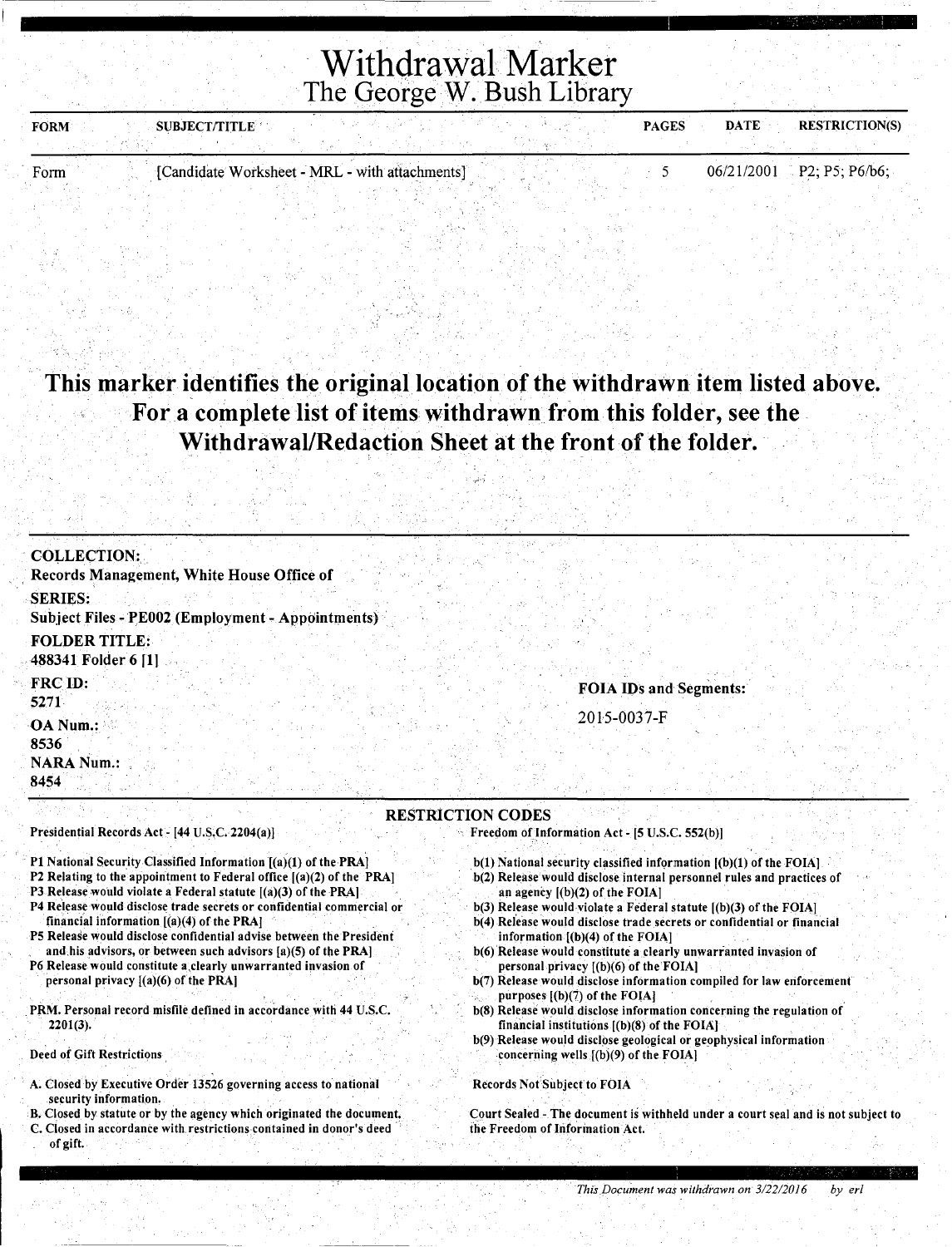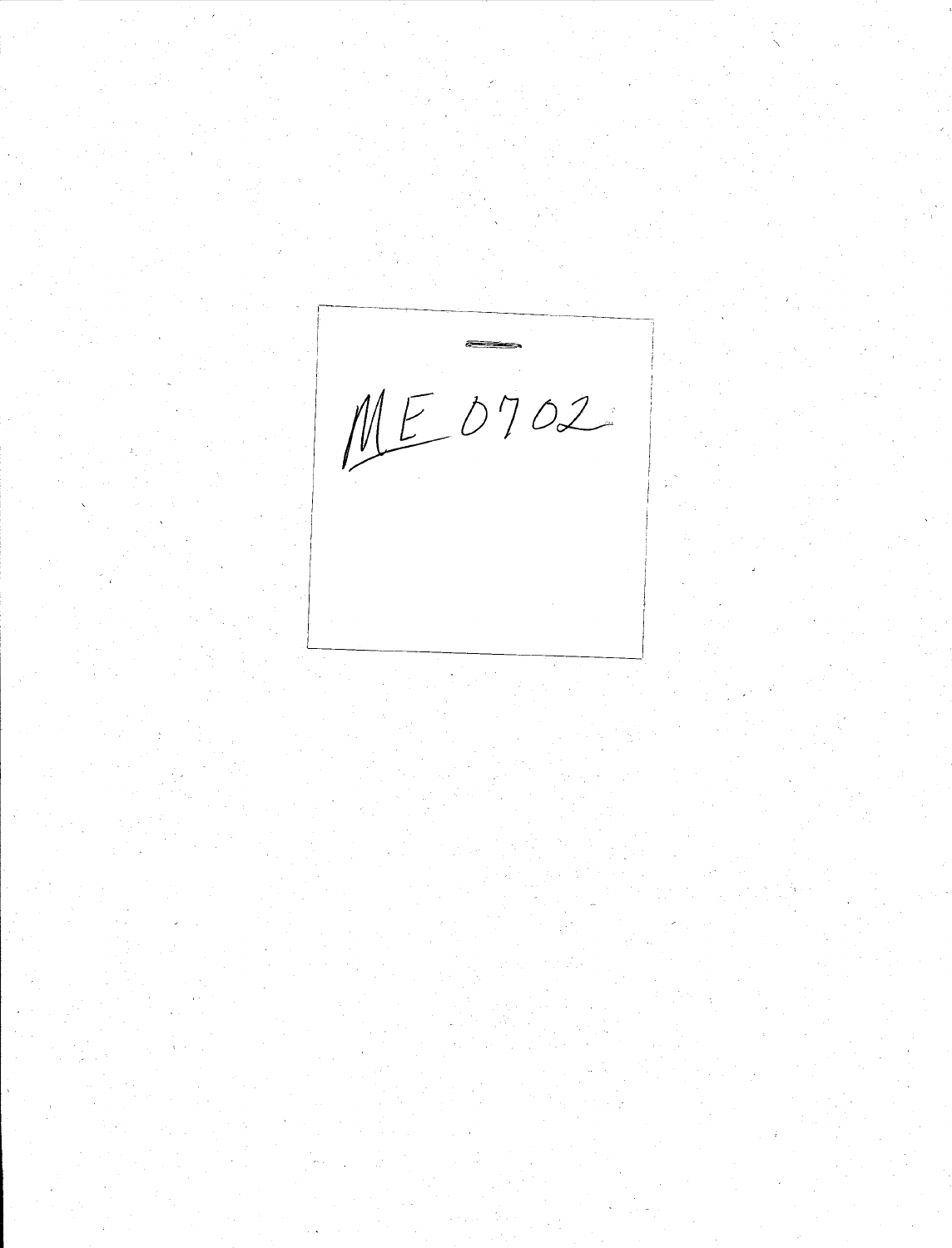| <b>FORM</b> | <b>SUBJECT/TITLE</b>                           |  |  | <b>PAGES</b> | <b>DATE</b> | <b>RESTRICTION(S)</b>       |
|-------------|------------------------------------------------|--|--|--------------|-------------|-----------------------------|
|             |                                                |  |  |              |             |                             |
|             |                                                |  |  |              |             |                             |
| Form        | [Candidate Worksheet - JMJ - with attachments] |  |  |              |             | $06/21/2001$ P2; P5; P6/b6; |
|             |                                                |  |  |              |             |                             |

#### This marker identifies the original location of the withdrawn item listed above. For a complete list of items withdrawn from this folder, see the· Withdrawal/Redaction Sheet at the front of the folder.

| <b>COLLECTION:</b>                                                                                                                      |                                                                                                                                                 |
|-----------------------------------------------------------------------------------------------------------------------------------------|-------------------------------------------------------------------------------------------------------------------------------------------------|
| Records Management, White House Office of                                                                                               |                                                                                                                                                 |
|                                                                                                                                         |                                                                                                                                                 |
| <b>SERIES:</b>                                                                                                                          |                                                                                                                                                 |
| Subject Files - PE002 (Employment - Appointments)                                                                                       |                                                                                                                                                 |
| <b>FOLDER TITLE:</b>                                                                                                                    |                                                                                                                                                 |
| 488341 Folder 6 [1]                                                                                                                     |                                                                                                                                                 |
| FRC ID:                                                                                                                                 |                                                                                                                                                 |
| 5271                                                                                                                                    | <b>FOIA IDs and Segments:</b>                                                                                                                   |
|                                                                                                                                         | 2015-0037-F                                                                                                                                     |
| OA Num.:                                                                                                                                |                                                                                                                                                 |
| 8536                                                                                                                                    |                                                                                                                                                 |
| <b>NARA Num.:</b>                                                                                                                       |                                                                                                                                                 |
| -8454                                                                                                                                   |                                                                                                                                                 |
|                                                                                                                                         | <b>RESTRICTION CODES</b>                                                                                                                        |
| Presidential Records Act - [44 U.S.C. 2204(a)]                                                                                          | Freedom of Information Act - [5 U.S.C. 552(b)]                                                                                                  |
|                                                                                                                                         |                                                                                                                                                 |
| P1 National Security Classified Information [(a)(1) of the PRA]                                                                         | $b(1)$ National security classified information $(b)(1)$ of the FOIA                                                                            |
| P2 Relating to the appointment to Federal office [(a)(2) of the PRA]                                                                    | b(2) Release would disclose internal personnel rules and practices of                                                                           |
| P3 Release would violate a Federal statute [(a)(3) of the PRA]<br>P4 Release would disclose trade secrets or confidential commercial or | an agency $[(b)(2)$ of the FOIA]                                                                                                                |
| financial information $[(a)(4)$ of the PRA]                                                                                             | $b(3)$ Release would violate a Federal statute $[(b)(3)$ of the FOIA]<br>b(4) Release would disclose trade secrets or confidential or financial |
| P5 Release would disclose confidential advise between the President                                                                     | information $[(b)(4)$ of the FOIA]                                                                                                              |
| and his advisors, or between such advisors [a)(5) of the PRA]                                                                           | b(6) Release would constitute a clearly unwarranted invasion of                                                                                 |
| P6 Release would constitute a clearly unwarranted invasion of                                                                           | personal privacy $(1)(6)$ of the FOIA.                                                                                                          |
| personal privacy $[(a)(6)$ of the PRA]                                                                                                  | b(7) Release would disclose information compiled for law enforcement<br>purposes $[(b)(7)$ of the FOIA]                                         |
| PRM. Personal record misfile defined in accordance with 44 U.S.C.                                                                       | b(8) Release would disclose information concerning the regulation of                                                                            |
| $2201(3)$ .                                                                                                                             | financial institutions $(6)(8)$ of the FOIA]                                                                                                    |
|                                                                                                                                         | b(9) Release would disclose geological or geophysical information                                                                               |
| Deed of Gift Restrictions                                                                                                               | concerning wells $[(b)(9)$ of the FOIA]                                                                                                         |
| A. Closed by Executive Order 13526 governing access to national                                                                         |                                                                                                                                                 |
| security information.                                                                                                                   |                                                                                                                                                 |
| B. Closed by statute or by the agency which originated the document.                                                                    |                                                                                                                                                 |
| C. Closed in accordance with restrictions contained in donor's deed                                                                     |                                                                                                                                                 |

of gift.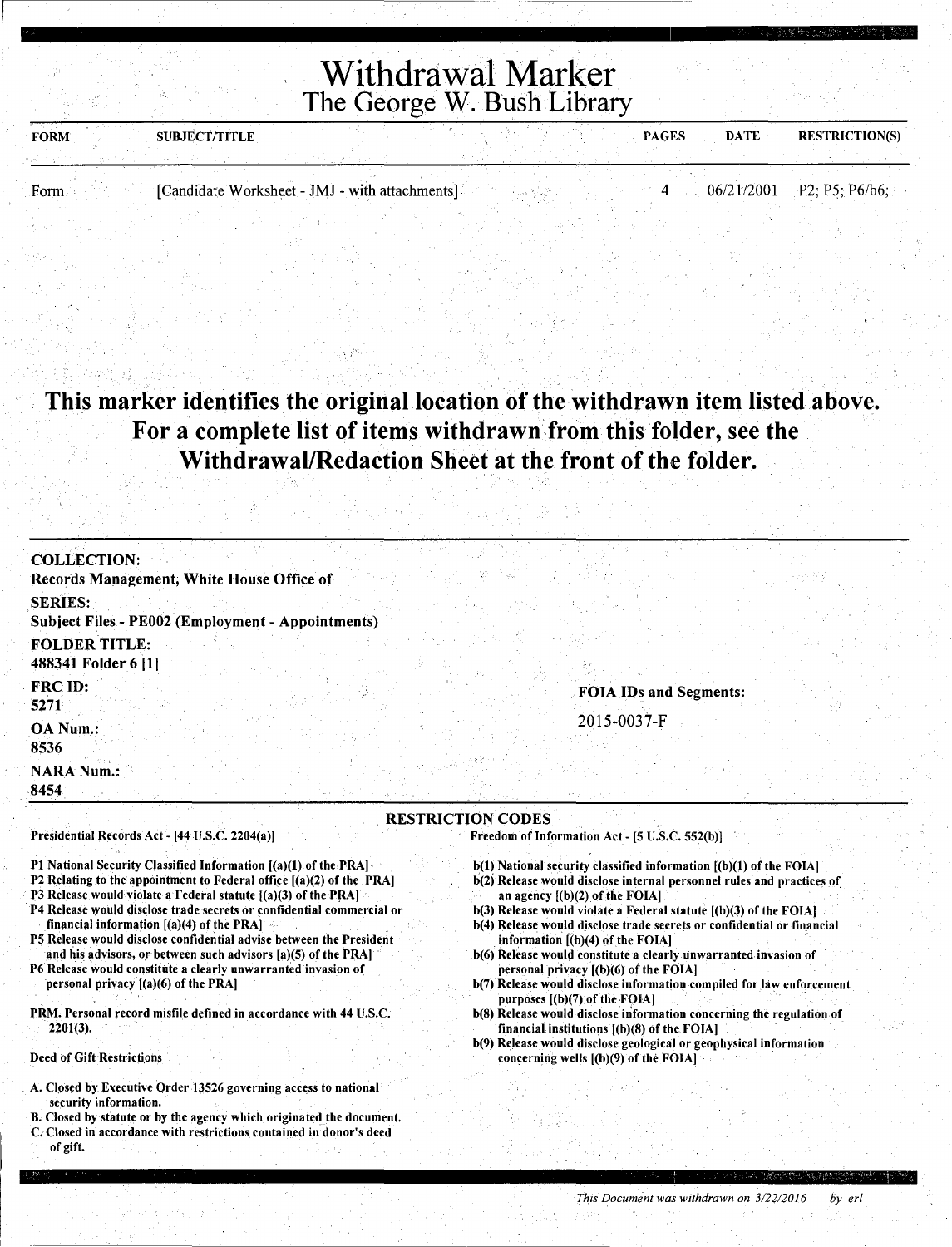| <b>SUBJECT/TITLE</b><br><b>FORM</b>                    | <b>PAGES</b> | <b>DATE</b> | <b>RESTRICTION(S)</b>       |
|--------------------------------------------------------|--------------|-------------|-----------------------------|
| [Candidate Worksheet - LSJ - with attachments]<br>Form |              |             | $06/21/2001$ P2; P5; P6/b6; |
|                                                        |              |             |                             |

#### This marker identifies the original location of the withdrawn item listed above. For a complete list of items withdrawn from this folder, see the Withdrawal/Redaction Sheet at the front of the folder.

| <b>COLLECTION:</b>                                                                                                                       |                                                                                                                                                 |
|------------------------------------------------------------------------------------------------------------------------------------------|-------------------------------------------------------------------------------------------------------------------------------------------------|
| Records Management, White House Office of                                                                                                |                                                                                                                                                 |
| <b>SERIES:</b>                                                                                                                           |                                                                                                                                                 |
| <b>Subject Files - PE002 (Employment - Appointments)</b>                                                                                 |                                                                                                                                                 |
| <b>FOLDER TITLE:</b>                                                                                                                     |                                                                                                                                                 |
| 488341 Folder 6 [1]                                                                                                                      |                                                                                                                                                 |
| FRC ID:                                                                                                                                  | <b>FOIA IDs and Segments:</b>                                                                                                                   |
| 5271                                                                                                                                     |                                                                                                                                                 |
| OA Num.:                                                                                                                                 | 2015-0037-F                                                                                                                                     |
| 8536                                                                                                                                     |                                                                                                                                                 |
| <b>NARA Num.:</b>                                                                                                                        |                                                                                                                                                 |
| 8454                                                                                                                                     |                                                                                                                                                 |
|                                                                                                                                          | <b>RESTRICTION CODES</b>                                                                                                                        |
| Presidential Records Act - [44 U.S.C. 2204(a)]                                                                                           | Freedom of Information Act - [5 U.S.C. 552(b)]                                                                                                  |
| P1 National Security Classified Information [(a)(1) of the PRA]                                                                          | $b(1)$ National security classified information $[(b)(1)$ of the FOIA $\uparrow$                                                                |
| P2 Relating to the appointment to Federal office $[(a)(2)$ of the PRAL                                                                   | b(2) Release would disclose internal personnel rules and practices of                                                                           |
| P3 Release would violate a Federal statute $[(a)(3)$ of the PRA<br>P4 Release would disclose trade secrets or confidential commercial or | an agency $[(b)(2)$ of the FOIA]                                                                                                                |
| financial information $[(a)(4)$ of the PRA]                                                                                              | $b(3)$ Release would violate a Federal statute $[(b)(3)$ of the FOIA]<br>b(4) Release would disclose trade secrets or confidential or financial |
| P5 Release would disclose confidential advise between the President                                                                      | information $[(b)(4)$ of the FOIA]                                                                                                              |
| and his advisors, or between such advisors [a)(5) of the PRA]<br>P6 Release would constitute a clearly unwarranted invasion of           | b(6) Release would constitute a clearly unwarranted invasion of<br>personal privacy $[(b)(6)$ of the FOIA]                                      |
| personal privacy $[(a)(6)$ of the PRA]                                                                                                   | b(7) Release would disclose information compiled for law enforcement                                                                            |
| PRM. Personal record misfile defined in accordance with 44 U.S.C.                                                                        | purposes [(b)(7) of the FOIA]<br>b(8) Release would disclose information concerning the regulation of                                           |

- b(8) Release would disclose information concerning the regulation of financial institutions [(b)(8) of the FOIA]
	- b(9) Release would disclose geological or geophysical information concerning wells [(b)(9) of the FOIA]
- A. Closed by Executive Order 13526 governing access to national security information. B. Closed by statute or by the agency which originated the document.
- C. Closed in accordance with restrictions contained in donor's deed
- of gift.

Deed of Gift Restrictions

2201(3).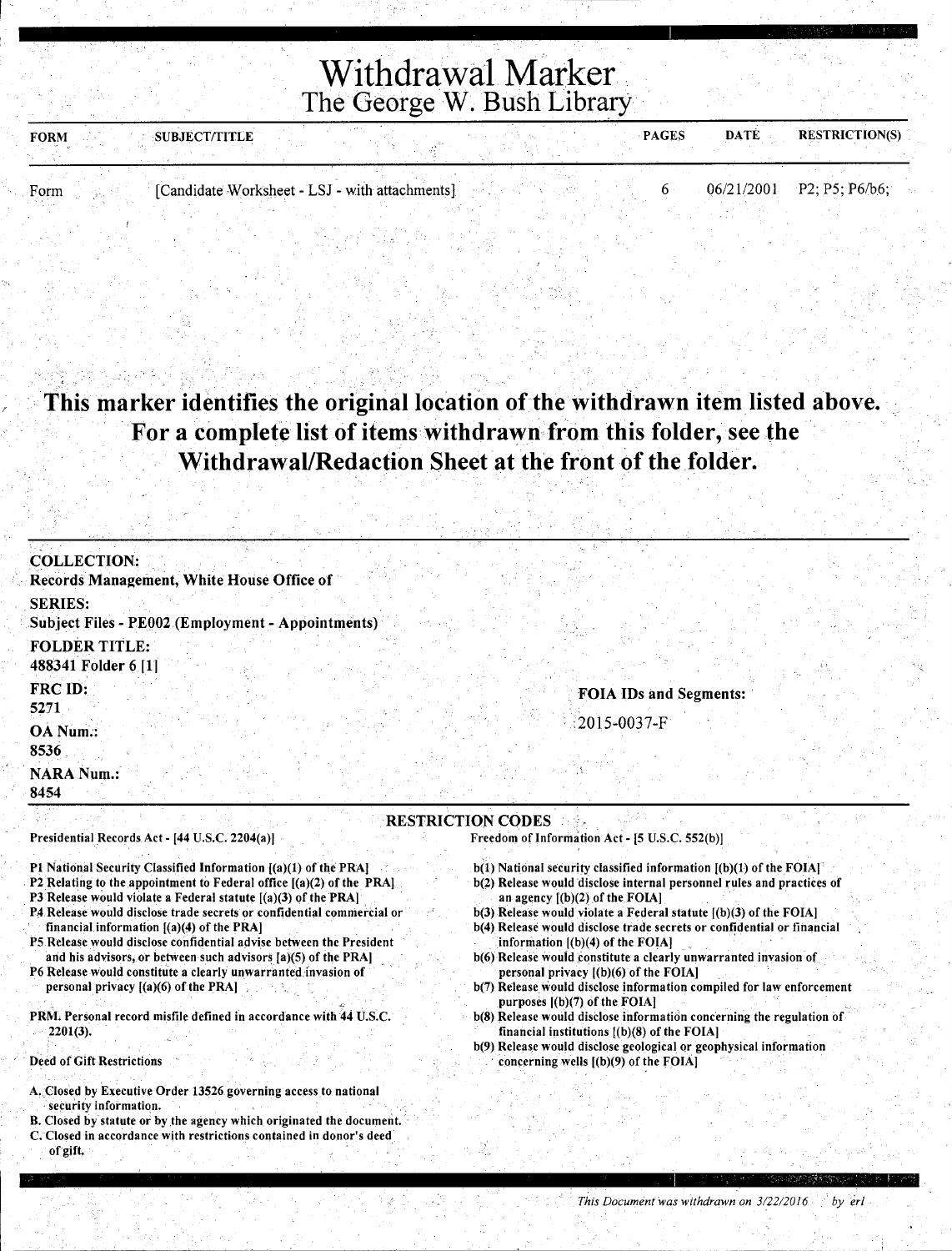| <b>FORM</b> | <b>SUBJECT/TITLE</b>                           | <b>PAGES</b> | <b>DATE</b> | <b>RESTRICTION(S)</b>       |
|-------------|------------------------------------------------|--------------|-------------|-----------------------------|
|             |                                                |              |             |                             |
|             |                                                |              |             |                             |
| Form        | [Candidate Worksheet - JMF - with attachments] |              |             | $06/21/2001$ P2; P5; P6/b6; |
|             |                                                |              |             |                             |
|             |                                                |              |             |                             |
|             |                                                |              |             |                             |

This marker identifies the original location of the withdrawn item listed above. . For a complete list of items, withdrawn from this folder, see the · Withdrawal/Redaction Sheet at the front of the folder.

| <b>COLLECTION:</b><br>Records Management, White House Office of                                                                                                                                                                                                                                                                                                                                                                                                                                                                                                                                                                                                                                       |                                                                                                                                                                                                                                                                                                                                                                                                                                                                                                                                                                                                                                                                                                                                                                                                                                      |
|-------------------------------------------------------------------------------------------------------------------------------------------------------------------------------------------------------------------------------------------------------------------------------------------------------------------------------------------------------------------------------------------------------------------------------------------------------------------------------------------------------------------------------------------------------------------------------------------------------------------------------------------------------------------------------------------------------|--------------------------------------------------------------------------------------------------------------------------------------------------------------------------------------------------------------------------------------------------------------------------------------------------------------------------------------------------------------------------------------------------------------------------------------------------------------------------------------------------------------------------------------------------------------------------------------------------------------------------------------------------------------------------------------------------------------------------------------------------------------------------------------------------------------------------------------|
| <b>SERIES:</b>                                                                                                                                                                                                                                                                                                                                                                                                                                                                                                                                                                                                                                                                                        |                                                                                                                                                                                                                                                                                                                                                                                                                                                                                                                                                                                                                                                                                                                                                                                                                                      |
| Subject Files - PE002 (Employment - Appointments)                                                                                                                                                                                                                                                                                                                                                                                                                                                                                                                                                                                                                                                     |                                                                                                                                                                                                                                                                                                                                                                                                                                                                                                                                                                                                                                                                                                                                                                                                                                      |
| <b>FOLDER TITLE:</b><br>488341 Folder 6 [1]                                                                                                                                                                                                                                                                                                                                                                                                                                                                                                                                                                                                                                                           |                                                                                                                                                                                                                                                                                                                                                                                                                                                                                                                                                                                                                                                                                                                                                                                                                                      |
| FRC ID:<br>5271                                                                                                                                                                                                                                                                                                                                                                                                                                                                                                                                                                                                                                                                                       | <b>FOIA IDs and Segments:</b>                                                                                                                                                                                                                                                                                                                                                                                                                                                                                                                                                                                                                                                                                                                                                                                                        |
| OA Num.:<br>8536                                                                                                                                                                                                                                                                                                                                                                                                                                                                                                                                                                                                                                                                                      | 2015-0037-F                                                                                                                                                                                                                                                                                                                                                                                                                                                                                                                                                                                                                                                                                                                                                                                                                          |
| <b>NARA Num.:</b><br>8454                                                                                                                                                                                                                                                                                                                                                                                                                                                                                                                                                                                                                                                                             |                                                                                                                                                                                                                                                                                                                                                                                                                                                                                                                                                                                                                                                                                                                                                                                                                                      |
| Presidential Records Act - [44 U.S.C. 2204(a)]                                                                                                                                                                                                                                                                                                                                                                                                                                                                                                                                                                                                                                                        | <b>RESTRICTION CODES</b><br>Freedom of Information Act - [5 U.S.C. 552(b)]                                                                                                                                                                                                                                                                                                                                                                                                                                                                                                                                                                                                                                                                                                                                                           |
| P1 National Security Classified Information [(a)(1) of the PRA]<br>P2 Relating to the appointment to Federal office $[(a)(2)$ of the PRA<br>P3 Release would violate a Federal statute [(a)(3) of the PRA]<br>P4 Release would disclose trade secrets or confidential commercial or<br>financial information $[(a)(4)$ of the PRA]<br>P5 Release would disclose confidential advise between the President<br>and his advisors, or between such advisors [a)(5) of the PRA]<br>P6 Release would constitute a clearly unwarranted invasion of<br>personal privacy $[(a)(6)$ of the PRA<br>PRM. Personal record misfile defined in accordance with 44 U.S.C.<br>$2201(3)$ .<br>Deed of Gift Restrictions | $b(1)$ National security classified information $[(b)(I)$ of the FOIA]<br>b(2) Release would disclose internal personnel rules and practices of<br>an agency $[(b)(2)$ of the FOIA]<br>b(3) Release would violate a Federal statute [(b)(3) of the FOIA]<br>b(4) Release would disclose trade secrets or confidential or financial<br>information [(b)(4) of the FOIA]<br>b(6) Release would constitute a clearly unwarranted invasion of<br>personal privacy [(b)(6) of the FOIA]<br>b(7) Release would disclose information compiled for law enforcement<br>purposes $[(b)(7)$ of the FOIA]<br>b(8) Release would disclose information concerning the regulation of<br>financial institutions $(6)(8)$ of the FOIA]<br>b(9) Release would disclose geological or geophysical information<br>concerning wells $(6)(9)$ of the FOIA] |
| A. Closed by Executive Order 13526 governing access to national<br>security information.<br>B. Closed by statute or by the agency which originated the document.<br>C. Closed in accordance with restrictions contained in donor's deed<br>of gift.                                                                                                                                                                                                                                                                                                                                                                                                                                                   |                                                                                                                                                                                                                                                                                                                                                                                                                                                                                                                                                                                                                                                                                                                                                                                                                                      |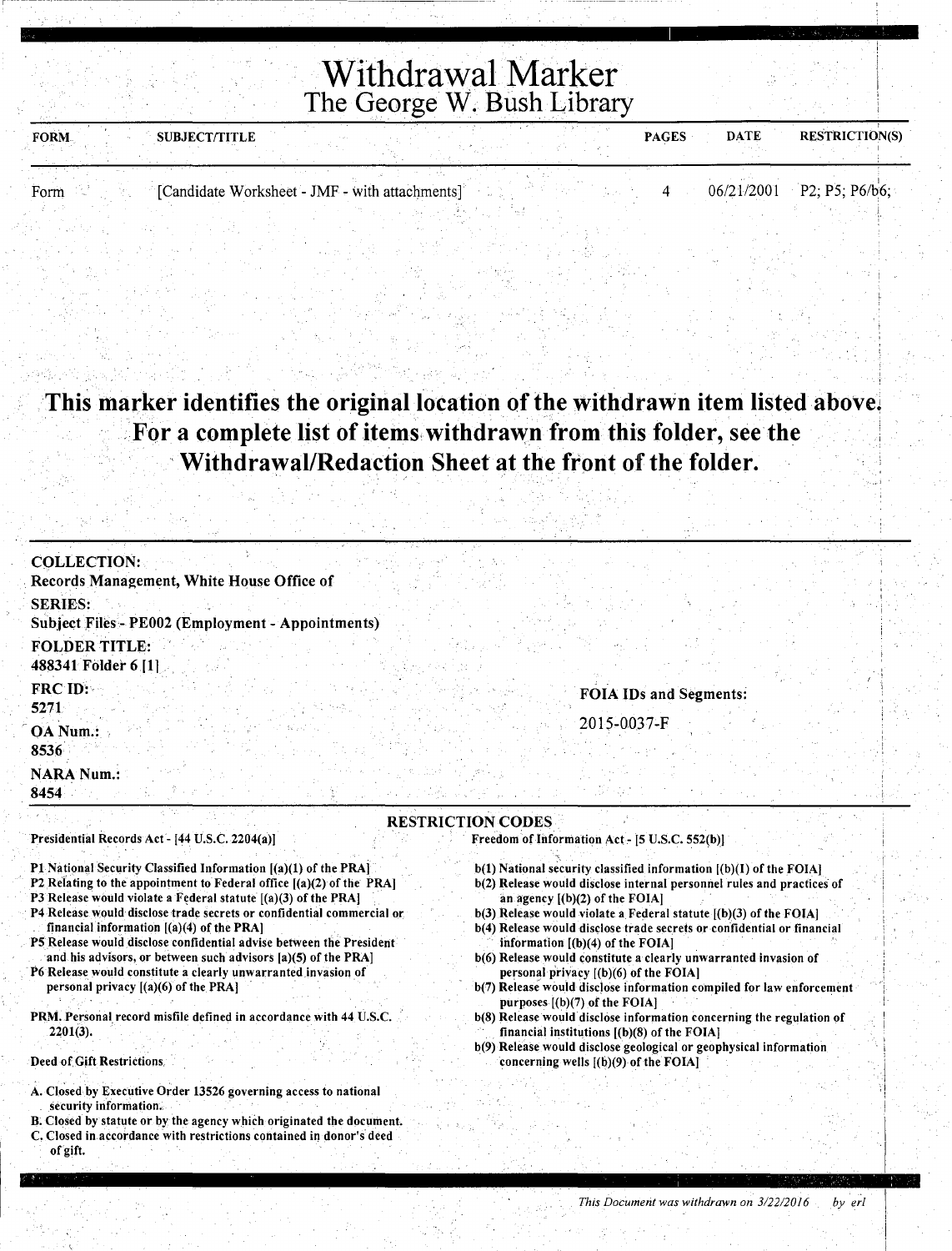| <b>FORM</b> | <b>SUBJECT/TITLE</b> |                                                |  | <b>PAGES</b> | <b>DATE</b> | <b>RESTRICTION(S)</b>       |
|-------------|----------------------|------------------------------------------------|--|--------------|-------------|-----------------------------|
|             |                      |                                                |  |              |             |                             |
|             |                      |                                                |  |              |             |                             |
| Form        |                      | [Candidate Worksheet - SCD - with attachments] |  |              |             | $06/18/2001$ P2: P5: P6/b6: |
|             |                      |                                                |  |              |             |                             |

#### This marker identifies the original location of the withdrawn item listed above. For a complete list of items withdrawn from this folder, see the  $\mathcal{S}$ Withdrawal/Redaction Sheet at the front of the folder.

을 바꿨었다. 이 시간 그는 그 사람들이 그만 아름다운데 이 사람이 되는 것이라고 있어 거나 나라를

| <b>COLLECTION:</b><br>Records Management, White House Office of<br><b>SERIES:</b><br><b>Subject Files - PE002 (Employment - Appointments)</b>                                                                                                                                                                                                                                                                                                                                                                                                                                                                                                                                                             |                                                                                                                                                                                                                                                                                                                                                                                                                                                                                                                                                                                                                                                                                                                                                                                                                                     |
|-----------------------------------------------------------------------------------------------------------------------------------------------------------------------------------------------------------------------------------------------------------------------------------------------------------------------------------------------------------------------------------------------------------------------------------------------------------------------------------------------------------------------------------------------------------------------------------------------------------------------------------------------------------------------------------------------------------|-------------------------------------------------------------------------------------------------------------------------------------------------------------------------------------------------------------------------------------------------------------------------------------------------------------------------------------------------------------------------------------------------------------------------------------------------------------------------------------------------------------------------------------------------------------------------------------------------------------------------------------------------------------------------------------------------------------------------------------------------------------------------------------------------------------------------------------|
| <b>FOLDER TITLE:</b><br>488341 Folder 6 [1]                                                                                                                                                                                                                                                                                                                                                                                                                                                                                                                                                                                                                                                               |                                                                                                                                                                                                                                                                                                                                                                                                                                                                                                                                                                                                                                                                                                                                                                                                                                     |
| <b>FRC ID:</b><br>5271<br>OA Num.:                                                                                                                                                                                                                                                                                                                                                                                                                                                                                                                                                                                                                                                                        | <b>FOIA IDs and Segments:</b><br>2015-0037-F                                                                                                                                                                                                                                                                                                                                                                                                                                                                                                                                                                                                                                                                                                                                                                                        |
| 8536<br><b>NARA Num.:</b><br>8454                                                                                                                                                                                                                                                                                                                                                                                                                                                                                                                                                                                                                                                                         |                                                                                                                                                                                                                                                                                                                                                                                                                                                                                                                                                                                                                                                                                                                                                                                                                                     |
| Presidential Records Act - [44 U.S.C. 2204(a)]                                                                                                                                                                                                                                                                                                                                                                                                                                                                                                                                                                                                                                                            | <b>RESTRICTION CODES</b><br>Freedom of Information Act - [5 U.S.C. 552(b)]                                                                                                                                                                                                                                                                                                                                                                                                                                                                                                                                                                                                                                                                                                                                                          |
| P1 National Security Classified Information [(a)(1) of the PRA]<br>P2 Relating to the appointment to Federal office $(a)(2)$ of the PRA<br>P3 Release would violate a Federal statute [(a)(3) of the PRA]<br>P4 Release would disclose trade secrets or confidential commercial or<br>financial information $ (a)(4)$ of the PRA<br>P5 Release would disclose confidential advise between the President<br>and his advisors, or between such advisors [a)(5) of the PRA]<br>P6 Release would constitute a clearly unwarranted invasion of<br>personal privacy [(a)(6) of the PRA]<br>PRM. Personal record misfile defined in accordance with 44 U.S.C.<br>$2201(3)$ .<br><b>Deed of Gift Restrictions</b> | b(1) National security classified information [(b)(1) of the FOIA]<br>b(2) Release would disclose internal personnel rules and practices of<br>an agency $[(b)(2)$ of the FOIA]<br>$b(3)$ Release would violate a Federal statute $(6)(3)$ of the FOIA<br>b(4) Release would disclose trade secrets or confidential or financial<br>information $[(b)(4)$ of the FOIA.<br>b(6) Release would constitute a clearly unwarranted invasion of<br>personal privacy [(b)(6) of the FOIA]<br>b(7) Release would disclose information compiled for law enforcement<br>purposes $[(b)(7)$ of the FOIA.<br>b(8) Release would disclose information concerning the regulation of<br>financial institutions $(6)(8)$ of the FOIA]<br>b(9) Release would disclose geological or geophysical information<br>concerning wells [(b)(9) of the FOIA] |
| A. Closed by Executive Order 13526 governing access to national<br>security information.<br>B. Closed by statute or by the agency which originated the document.<br>C. Closed in accordance with restrictions contained in donor's deed<br>of gift.                                                                                                                                                                                                                                                                                                                                                                                                                                                       |                                                                                                                                                                                                                                                                                                                                                                                                                                                                                                                                                                                                                                                                                                                                                                                                                                     |

 $\pm\frac{1}{2}\left[\frac{1}{2}\left(\frac{1}{2}\right)\left(\frac{1}{2}\right)-\frac{1}{2}\left(\frac{1}{2}\right)\left(\frac{1}{2}\right)-\frac{1}{2}\left(\frac{1}{2}\right)\left(\frac{1}{2}\right)-\frac{1}{2}\left(\frac{1}{2}\right)\left(\frac{1}{2}\right)-\frac{1}{2}\left(\frac{1}{2}\right)\left(\frac{1}{2}\right)-\frac{1}{2}\left(\frac{1}{2}\right)\left(\frac{1}{2}\right)-\frac{1}{2}\left(\frac{1}{2}\right)\left(\frac{1}{2}\right)-\frac{1}{2}\left(\frac{1}{2}\right)\left(\frac{$ 

I I

 $\mid$ I I

I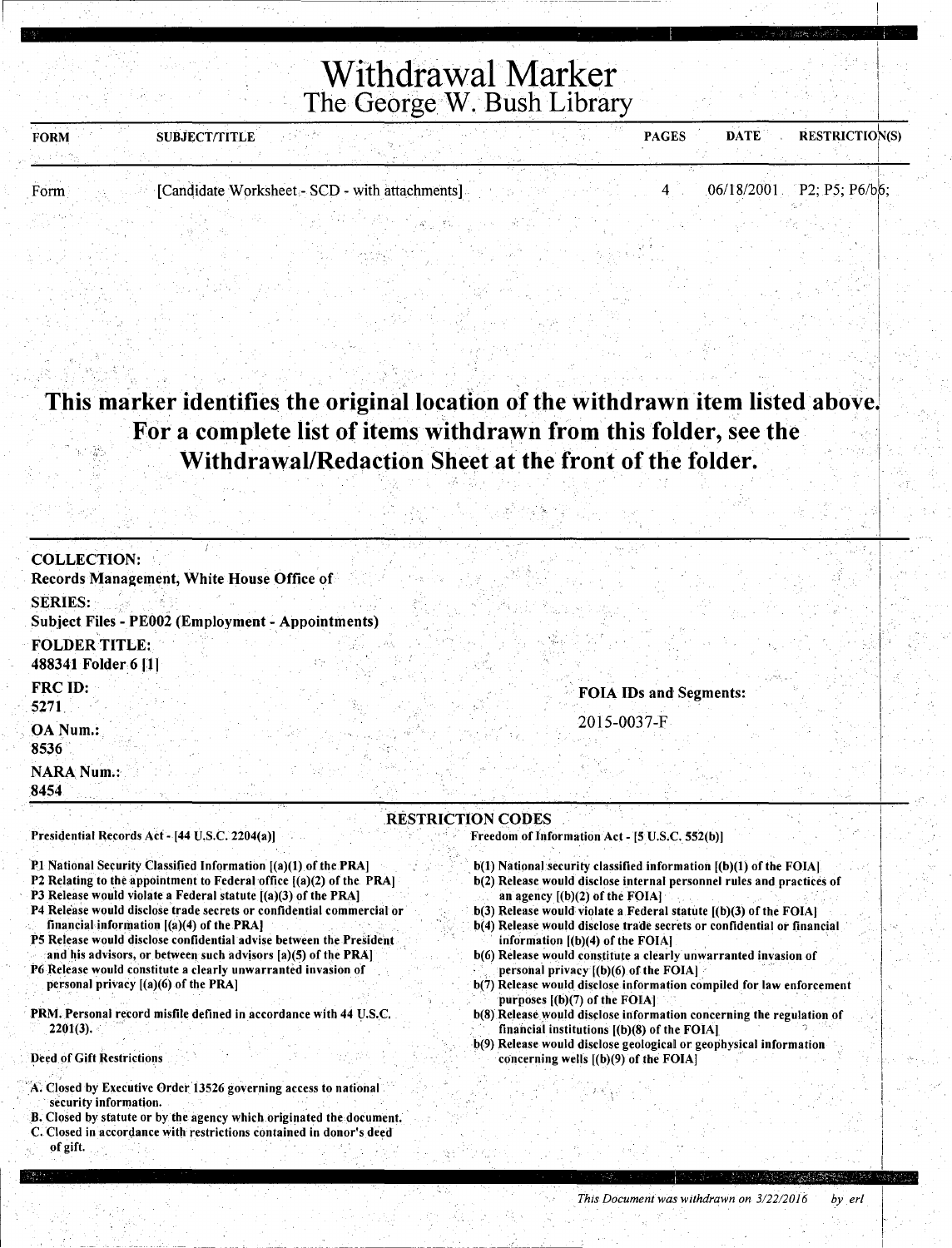| <b>FORM</b> | <b>SUBJECT/TITLE</b> |                                                | <b>PAGES</b> | <b>DATE</b> | <b>RESTRICTION(S)</b>       |
|-------------|----------------------|------------------------------------------------|--------------|-------------|-----------------------------|
|             |                      |                                                |              |             |                             |
| Form        |                      | [Candidate Worksheet - SWC - with attachments] |              |             | $06/20/2001$ P2; P5; P6/b6; |
|             |                      |                                                |              |             |                             |

This marker identifies the original location of the withdrawn item listed above. For a complete list of items withdrawn from this folder, see the Withdrawal/Redaction Sheet at the front of the folder.

| <b>COLLECTION:</b><br>Records Management, White House Office of                                                                                                                                                                                                                                                                                                                                                                                                                                                                                 |                                                                                                                                                                                                                                                                                                                                                                                                                                                                                       |
|-------------------------------------------------------------------------------------------------------------------------------------------------------------------------------------------------------------------------------------------------------------------------------------------------------------------------------------------------------------------------------------------------------------------------------------------------------------------------------------------------------------------------------------------------|---------------------------------------------------------------------------------------------------------------------------------------------------------------------------------------------------------------------------------------------------------------------------------------------------------------------------------------------------------------------------------------------------------------------------------------------------------------------------------------|
| <b>SERIES:</b><br>Subject Files - PE002 (Employment - Appointments)                                                                                                                                                                                                                                                                                                                                                                                                                                                                             |                                                                                                                                                                                                                                                                                                                                                                                                                                                                                       |
| <b>FOLDER TITLE:</b><br>488341 Folder 6 [1]                                                                                                                                                                                                                                                                                                                                                                                                                                                                                                     |                                                                                                                                                                                                                                                                                                                                                                                                                                                                                       |
| FRC ID:<br>5271                                                                                                                                                                                                                                                                                                                                                                                                                                                                                                                                 | <b>FOIA IDs and Segments:</b>                                                                                                                                                                                                                                                                                                                                                                                                                                                         |
| <b>OA</b> Num.:<br>8536                                                                                                                                                                                                                                                                                                                                                                                                                                                                                                                         | 2015-0037-F                                                                                                                                                                                                                                                                                                                                                                                                                                                                           |
| <b>NARA Num.:</b><br>8454                                                                                                                                                                                                                                                                                                                                                                                                                                                                                                                       |                                                                                                                                                                                                                                                                                                                                                                                                                                                                                       |
| P1 National Security Classified Information [(a)(1) of the PRA]<br>P2 Relating to the appointment to Federal office $[(a)(2)$ of the PRA]<br>P3 Release would violate a Federal statute $[(a)(3)$ of the PRA $]$<br>P4 Release would disclose trade secrets or confidential commercial or<br>financial information [(a)(4) of the PRA]<br>P5 Release would disclose confidential advise between the President<br>and his advisors, or between such advisors [a](5) of the PRA]<br>P6 Release would constitute a clearly unwarranted invasion of | $b(1)$ National security classified information $[(b)(1)$ of the FOIA]<br>b(2) Release would disclose internal personnel rules and practices of<br>an agency $[(b)(2)$ of the FOIA]<br>b(3) Release would violate a Federal statute ((b)(3) of the FOIA]<br>b(4) Release would disclose trade secrets or confidential or financial<br>information $[(b)(4)$ of the FOIA]<br>b(6) Release would constitute a clearly unwarranted invasion of<br>personal privacy $(1)(6)$ of the FOIA. |
| personal privacy $[(a)(6)$ of the PRA]<br>PRM. Personal record misfile defined in accordance with 44 U.S.C.<br>$2201(3)$ .                                                                                                                                                                                                                                                                                                                                                                                                                      | b(7) Release would disclose information compiled for law enforcement<br>purposes $[(b)(7)$ of the FOIA]<br>b(8) Release would disclose information concerning the regulation of<br>financial institutions [(b)(8) of the FOIA]                                                                                                                                                                                                                                                        |
|                                                                                                                                                                                                                                                                                                                                                                                                                                                                                                                                                 | b(9) Release would disclose geological or geophysical information                                                                                                                                                                                                                                                                                                                                                                                                                     |
| <b>Deed of Gift Restrictions</b><br>A. Closed by Executive Order 13526 governing access to national                                                                                                                                                                                                                                                                                                                                                                                                                                             | concerning wells [(b)(9) of the FOIA]                                                                                                                                                                                                                                                                                                                                                                                                                                                 |

I

I

 $\vert$ 

I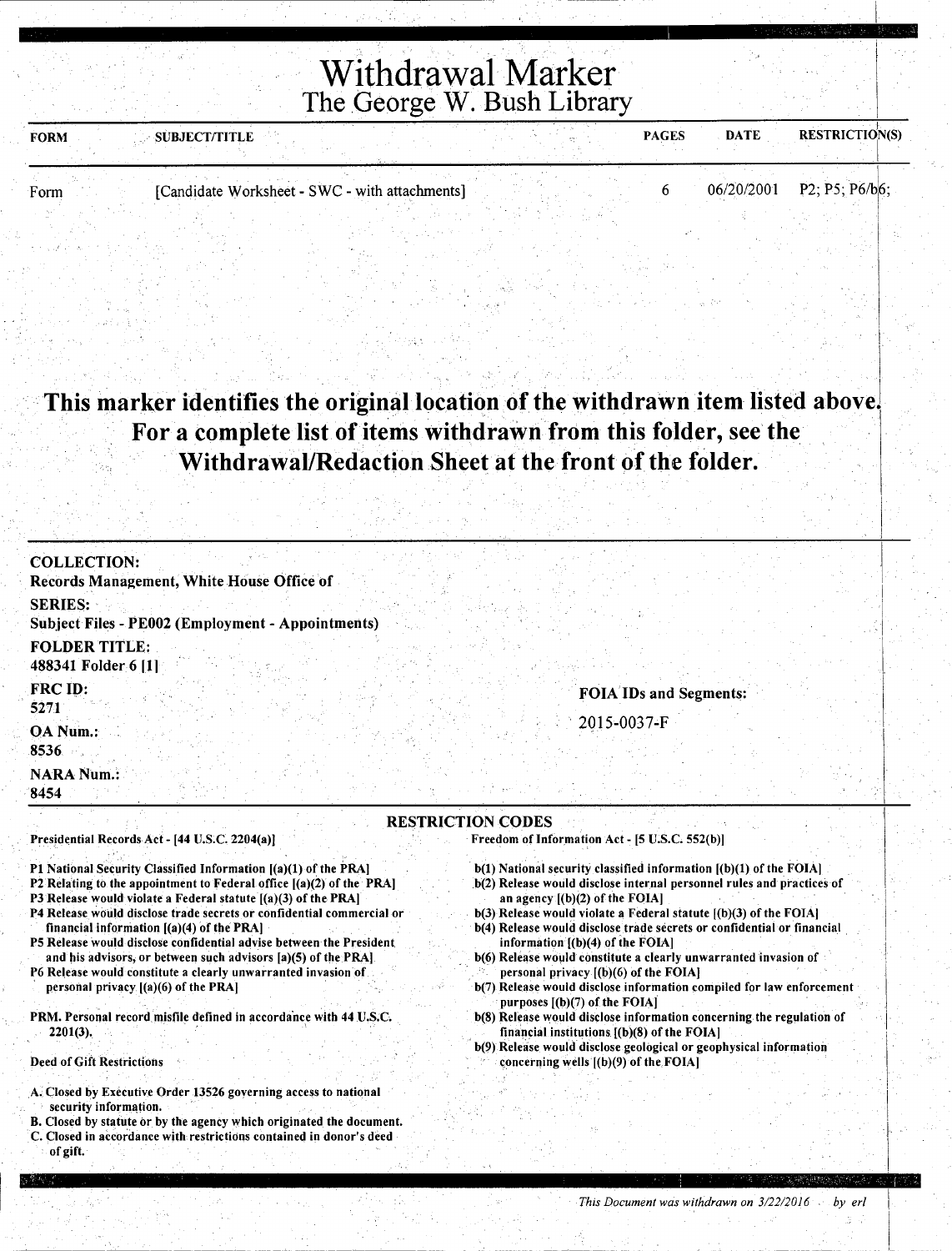| <b>FORM</b> | <b>SUBJECT/TITLE</b>                          |  | <b>DATE</b><br><b>PAGES</b> | <b>RESTRICTION(S)</b>       |
|-------------|-----------------------------------------------|--|-----------------------------|-----------------------------|
|             |                                               |  |                             |                             |
|             |                                               |  |                             |                             |
| Form        | [Candidate Worksheet - MB - with attachments] |  |                             | $06/20/2001$ P2; P5; P6/b6; |
|             |                                               |  |                             |                             |

 $\left| \begin{array}{c} \cdot \\ \cdot \end{array} \right|$ 

 $\vert$  .

I I

*This Document was withdrawn on 3/22/2016 by erl* 

#### This marker identifies the original location of the withdrawn item listed above. For a complete list of items withdrawn from this folder, see the **Withdrawal/Redaction Sheet at the front of the folder.** \

I . . . . .. . . I

| Records Management, White House Office of<br><b>SERIES:</b><br><b>Subject Files - PE002 (Employment - Appointments)</b><br><b>FOLDER TITLE:</b><br>488341 Folder 6 [1]<br>FRC ID:<br><b>FOIA IDs and Segments:</b><br>5271<br>2015-0037-F                                                                                                                                    |  |
|------------------------------------------------------------------------------------------------------------------------------------------------------------------------------------------------------------------------------------------------------------------------------------------------------------------------------------------------------------------------------|--|
|                                                                                                                                                                                                                                                                                                                                                                              |  |
|                                                                                                                                                                                                                                                                                                                                                                              |  |
|                                                                                                                                                                                                                                                                                                                                                                              |  |
|                                                                                                                                                                                                                                                                                                                                                                              |  |
| OA Num.:<br>8536                                                                                                                                                                                                                                                                                                                                                             |  |
| <b>NARA Num.:</b><br>8454                                                                                                                                                                                                                                                                                                                                                    |  |
| <b>RESTRICTION CODES</b><br>Presidential Records Act - [44 U.S.C. 2204(a)]<br>Freedom of Information Act - [5 U.S.C. 552(b)]                                                                                                                                                                                                                                                 |  |
| $b(1)$ National security classified information $[(b)(1)$ of the FOIA]<br>P1 National Security Classified Information [(a)(1) of the PRA]<br>b(2) Release would disclose internal personnel rules and practices of<br>P2 Relating to the appointment to Federal office $[(a)(2)$ of the PRA]                                                                                 |  |
| P3 Release would violate a Federal statute [(a)(3) of the PRA]<br>an agency $[(b)(2)$ of the FOIA]<br>P4 Release would disclose trade secrets or confidential commercial or<br>$b(3)$ Release would violate a Federal statute $(6)(3)$ of the FOIA]<br>financial information $[(a)(4)$ of the PRA]<br>b(4) Release would disclose trade secrets or confidential or financial |  |
| P5 Release would disclose confidential advise between the President<br>information $[(b)(4)$ of the FOIA.<br>b(6) Release would constitute a clearly unwarranted invasion of<br>and his advisors, or between such advisors $(a)(5)$ of the PRA                                                                                                                               |  |
| P6 Release would constitute a clearly unwarranted invasion of<br>personal privacy $[(b)(6)$ of the FOIA]<br>b(7) Release would disclose information compiled for law enforcement<br>personal privacy $[(a)(6)$ of the PRA]<br>purposes $[(b)(7)$ of the FOIA]                                                                                                                |  |
| PRM. Personal record misfile defined in accordance with 44 U.S.C.<br>b(8) Release would disclose information concerning the regulation of<br>financial institutions [(b)(8) of the FOIA]<br>$2201(3)$ .                                                                                                                                                                      |  |
| $b(9)$ Release would disclose geological or geophysical information<br>Deed of Gift Restrictions<br>concerning wells $(6)(9)$ of the FOIA                                                                                                                                                                                                                                    |  |
| A. Closed by Executive Order 13526 governing access to national<br>security information.<br>B. Closed by statute or by the agency which originated the document.                                                                                                                                                                                                             |  |

C. Closed in accordance with restrictions contained in donor's deed

of gift.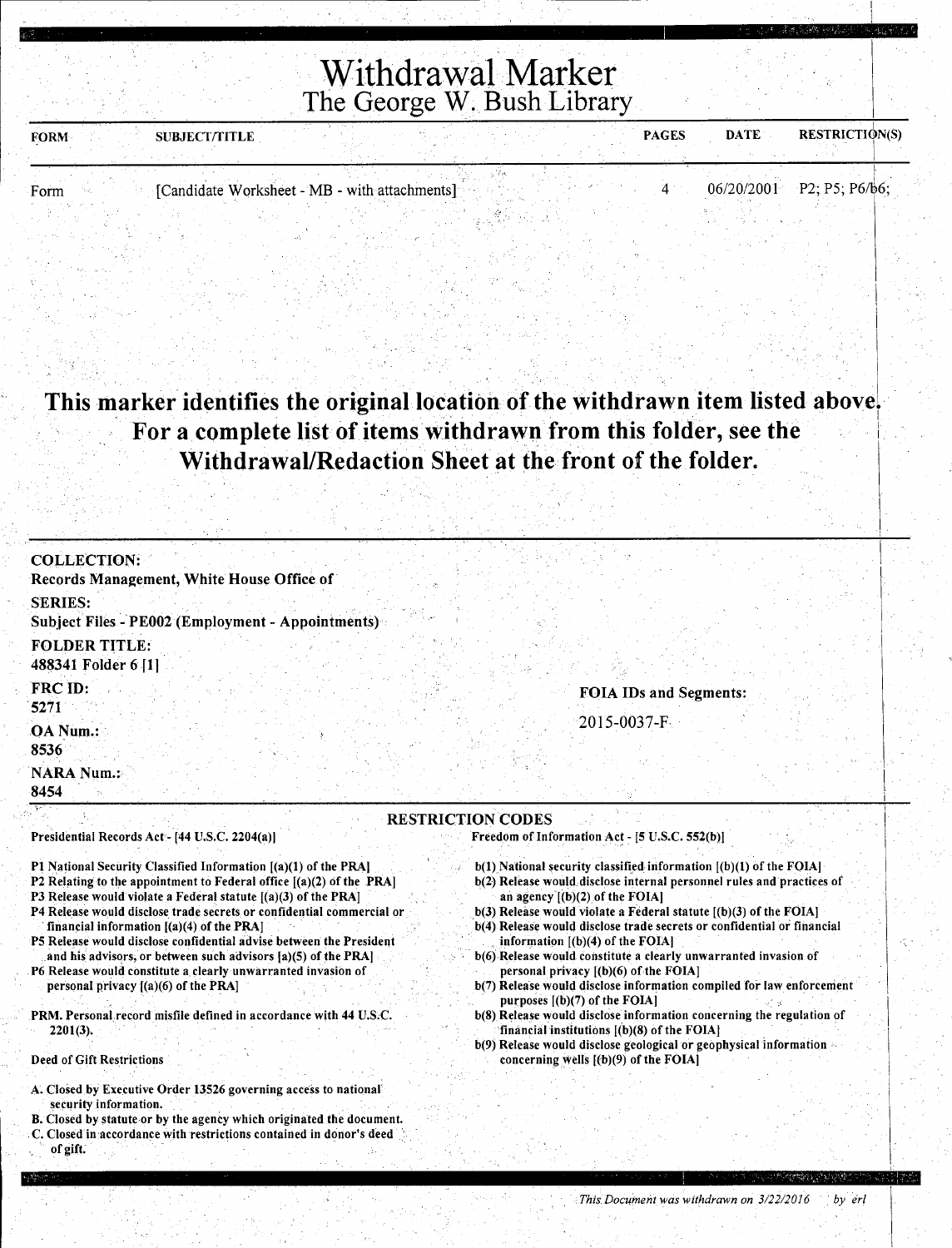| <b>FORM</b> | SUBJECT/TITLE                                  |  |  | <b>PAGES</b> | <b>DATE</b> | <b>RESTRICTION(S)</b>       |
|-------------|------------------------------------------------|--|--|--------------|-------------|-----------------------------|
|             |                                                |  |  |              |             |                             |
| Form        | [Candidate Worksheet - MRS - with attachments] |  |  |              |             | $06/21/2001$ P2; P5; P6/b6; |
|             |                                                |  |  |              |             |                             |

#### This marker identifies the original location of the withdrawn item listed above. For a complete list of items withdrawn from this folder, see the Withdrawal/Redaction Sheet at the front of the folder.

| <b>COLLECTION:</b>                                                                                                                        |                                                                                                            |
|-------------------------------------------------------------------------------------------------------------------------------------------|------------------------------------------------------------------------------------------------------------|
| Records Management, White House Office of                                                                                                 |                                                                                                            |
| <b>SERIES:</b>                                                                                                                            |                                                                                                            |
| <b>Subject Files - PE002 (Employment - Appointments)</b>                                                                                  |                                                                                                            |
| <b>FOLDER TITLE:</b>                                                                                                                      |                                                                                                            |
| 488341 Folder 6 [1]                                                                                                                       |                                                                                                            |
| FRC ID:                                                                                                                                   | <b>FOIA IDs and Segments:</b>                                                                              |
| 5271                                                                                                                                      |                                                                                                            |
| OA Num.:                                                                                                                                  | 2015-0037-F                                                                                                |
| 8536                                                                                                                                      |                                                                                                            |
| <b>NARA Num.:</b>                                                                                                                         |                                                                                                            |
| 8454                                                                                                                                      |                                                                                                            |
|                                                                                                                                           | <b>RESTRICTION CODES</b>                                                                                   |
| Presidential Records Act - [44 U.S.C. 2204(a)]                                                                                            | Freedom of Information Act - [5 U.S.C. 552(b)]                                                             |
| P1 National Security Classified Information [(a)(1) of the PRA]                                                                           | $b(1)$ National security classified information $(a)(b)(1)$ of the FOIA.                                   |
| P2 Relating to the appointment to Federal office [(a)(2) of the PRA]                                                                      | b(2) Release would disclose internal personnel rules and practices of                                      |
| P3 Release would violate a Federal statute $[(a)(3)$ of the PRA]<br>P4 Release would disclose trade secrets or confidential commercial or | an agency $[(b)(2)$ of the FOIA]<br>$b(3)$ Release would violate a Federal statute $(6)(3)$ of the FOIA    |
| financial information $[(a)(4)$ of the PRA]                                                                                               | b(4) Release would disclose trade secrets or confidential or financial                                     |
| P5 Release would disclose confidential advise between the President                                                                       | information $[(b)(4)$ of the FOIA]                                                                         |
| and his advisors, or between such advisors (a)(5) of the PRA]<br>P6 Release would constitute a clearly unwarranted invasion of            | b(6) Release would constitute a clearly unwarranted invasion of<br>personal privacy $[(b)(6)$ of the FOIA] |
| personal privacy $[(a)(6)$ of the PRA]                                                                                                    | b(7) Release would disclose information compiled for law enforcement                                       |
|                                                                                                                                           | purposes $[(b)(7)$ of the FOIA]                                                                            |
| PRM. Personal record misfile defined in accordance with 44 U.S.C.                                                                         | b(8) Release would disclose information concerning the regulation of                                       |

- b(8) Release would disclose information concerning the regulation of financial institutions [(b)(S) of the FOIAJ
	- b(9) Release would disclose geological or geophysical information concerning wells [(b)(9) of the FOIA]
- A. Closed by Executive Order 13526 governing access to national

2201(3).

Deed of Gift Restrictions

- security information. B. Closed by statute or by the agency which originated the document.
- C. Closed in accordance with restrictions contained in donor's deed of gift.